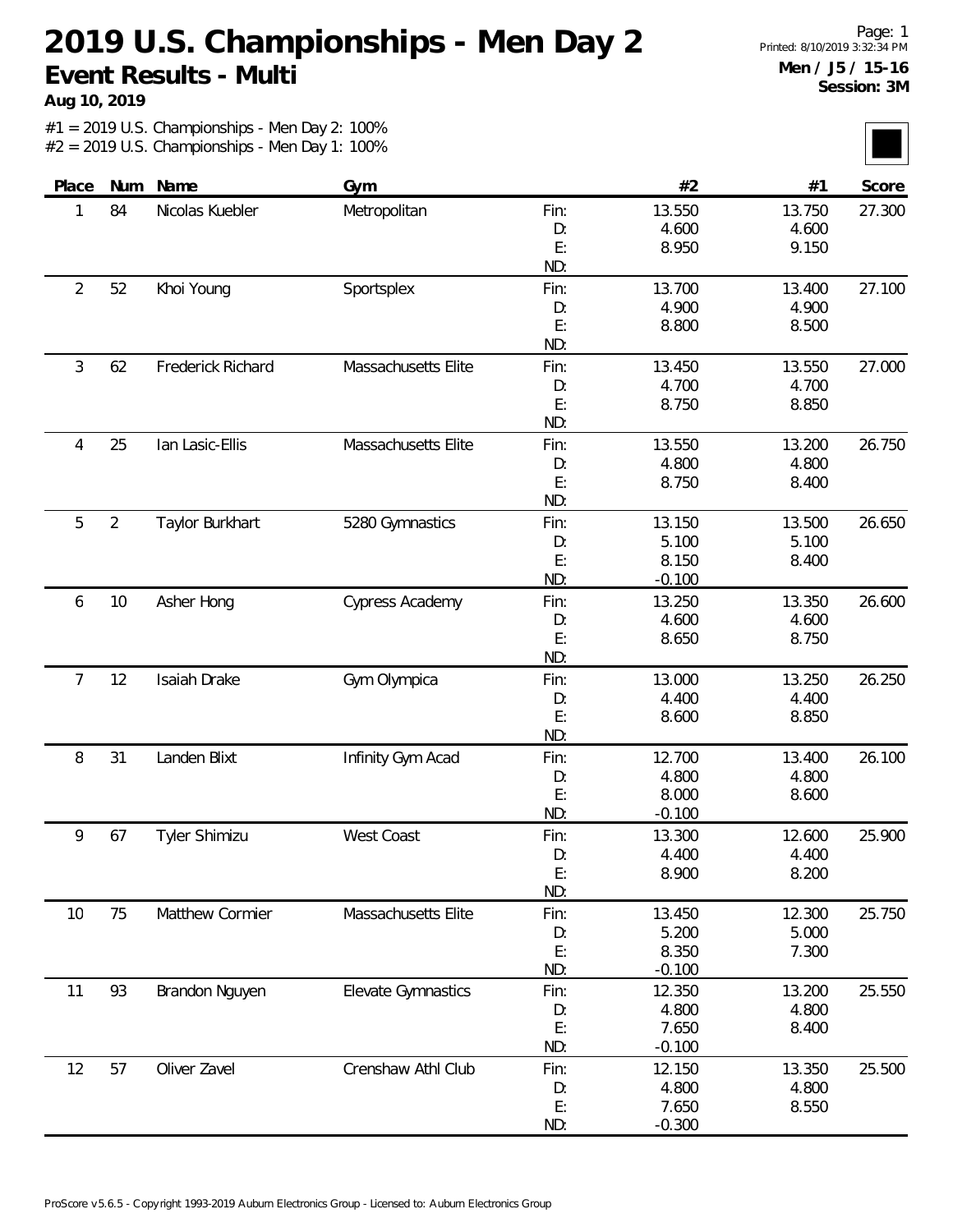**Aug 10, 2019**

| Place      | Num    | Name                 | Gym                      |           | #2     | #1       | Score  |
|------------|--------|----------------------|--------------------------|-----------|--------|----------|--------|
| 13         | 79     | Noah Giordano        | 5280 Gymnastics          | Fin:      | 12.350 | 12.700   | 25.050 |
|            |        |                      |                          | D:        | 4.300  | 4.300    |        |
|            |        |                      |                          | E:        | 8.050  | 8.400    |        |
|            |        |                      |                          | ND:       |        |          |        |
| 14         | 65     | Nicholas Tarca       | <b>Premier Athletics</b> | Fin:      | 12.650 | 12.350   | 25.000 |
|            |        |                      |                          | D:        | 4.100  | 4.100    |        |
|            |        |                      |                          | E:        | 8.550  | 8.250    |        |
|            |        |                      |                          | ND:       |        |          |        |
| 15         | 68     | Dallas Hale          | <b>WOGA</b>              | Fin:      | 11.850 | 13.100   | 24.950 |
|            |        |                      |                          | D:        | 4.700  | 4.700    |        |
|            |        |                      |                          | E:        | 7.150  | 8.400    |        |
|            |        |                      |                          | ND:       |        |          |        |
| 16T        | 82     | Michael Artlip       | Houston Gym Center       | Fin:      | 12.850 | 12.000   | 24.850 |
|            |        |                      |                          | D:        | 4.700  | 4.600    |        |
|            |        |                      |                          | E:        | 8.150  | 7.400    |        |
|            |        |                      |                          | ND:       |        |          |        |
| <b>16T</b> | 97     | Zachary Tiderman     | <b>OMEGA Gymnastics</b>  | Fin:      | 12.150 | 12.700   | 24.850 |
|            |        |                      |                          | D:        | 4.400  | 4.400    |        |
|            |        |                      |                          | E:        | 7.750  | 8.300    |        |
|            |        |                      |                          | ND:       |        |          |        |
| 18         | 70     | Vishal Mandava       | Cypress Academy          | Fin:      | 12.250 | 12.450   | 24.700 |
|            |        |                      |                          | D:        | 4.200  | 4.200    |        |
|            |        |                      |                          | E:<br>ND: | 8.050  | 8.250    |        |
| 19         | 94     | Rithik Puri          | Lakeshore Academy        | Fin:      | 11.950 | 12.600   | 24.550 |
|            |        |                      |                          | D:        | 4.200  | 4.100    |        |
|            |        |                      |                          | E:        | 7.750  | 8.500    |        |
|            |        |                      |                          | ND:       |        |          |        |
| 20         | 78     | Maximilian Olinger   | <b>Buffalo Grove</b>     | Fin:      | 12.400 | 12.100   | 24.500 |
|            |        |                      |                          | D:        | 4.300  | 4.300    |        |
|            |        |                      |                          | E:        | 8.100  | 7.800    |        |
|            |        |                      |                          | ND:       |        |          |        |
| 21         | 74     | Aleksandr Kuzmenchuk | Paragon Gymnastics       | Fin:      | 12.350 | 12.100   | 24.450 |
|            |        |                      |                          | D:        | 4.000  | 4.000    |        |
|            |        |                      |                          | E:        | 8.350  | 8.100    |        |
|            |        |                      |                          | ND:       |        |          |        |
| 22         | $35\,$ | Luke McFarland       | Daggett's                | Fin:      | 11.550 | 12.600   | 24.150 |
|            |        |                      |                          | D:        | 4.300  | 4.600    |        |
|            |        |                      |                          | E:        | 7.250  | 8.300    |        |
|            |        |                      |                          | ND:       |        | $-0.300$ |        |
| 23         | 69     | Cameron Lee          | <b>WOGA</b>              | Fin:      | 11.600 | 12.200   | 23.800 |
|            |        |                      |                          | D:        | 4.600  | 4.700    |        |
|            |        |                      |                          | E:        | 7.000  | 7.500    |        |
|            |        |                      |                          | ND:       |        |          |        |
| 24         | 63     | Zachary English      | Palmetto Gymnastics      | Fin:      | 12.100 | 11.350   | 23.450 |
|            |        |                      |                          | D:        | 4.300  | 4.300    |        |
|            |        |                      |                          | E:        | 7.800  | 7.050    |        |
|            |        |                      |                          | ND:       |        |          |        |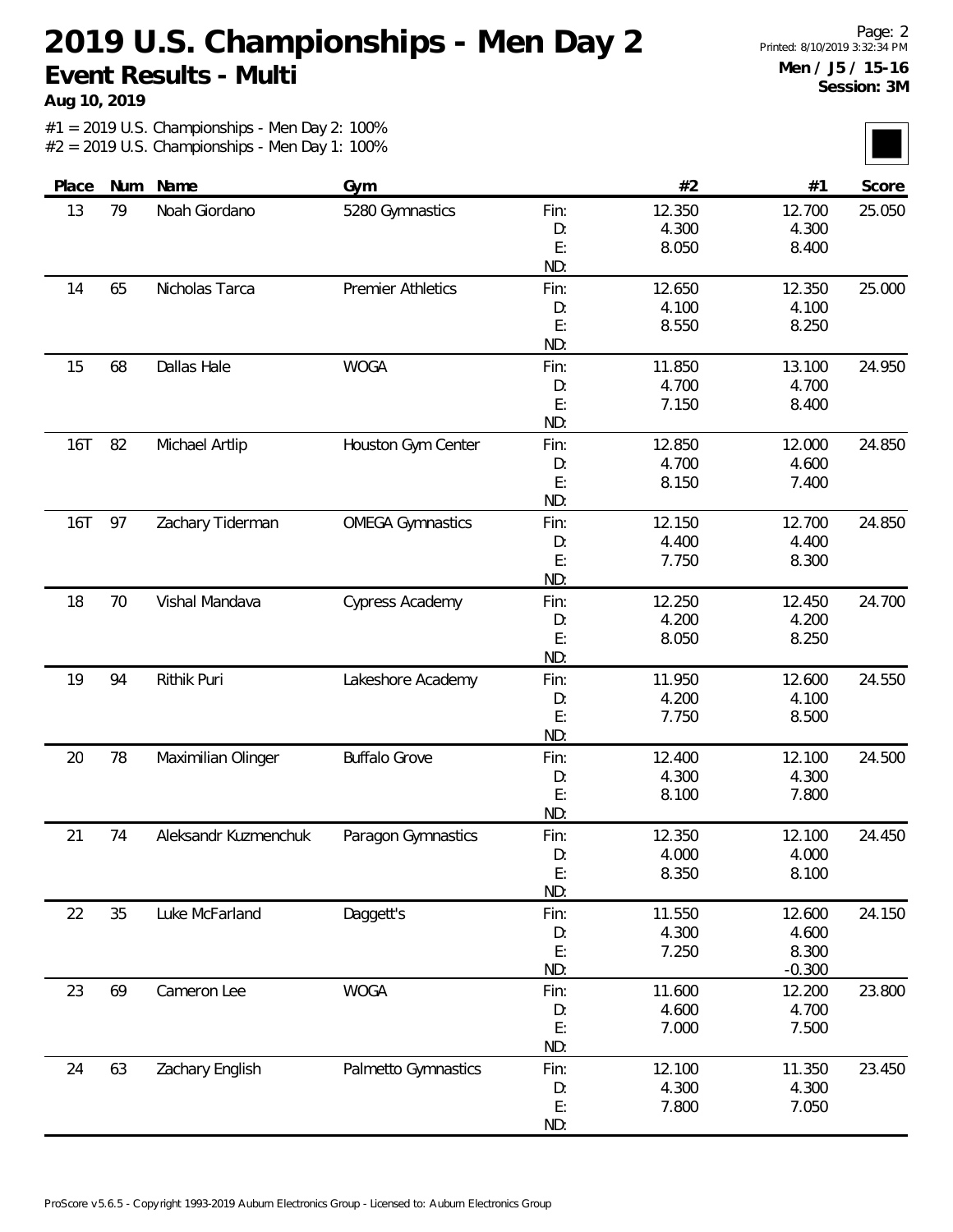**Aug 10, 2019**

|                |                |                   |                        |      |        |        | $\sim$ $\sim$ |
|----------------|----------------|-------------------|------------------------|------|--------|--------|---------------|
| Place          | Num            | Name              | Gym                    |      | #2     | #1     | Score         |
| 1              | 52             | Khoi Young        | Sportsplex             | Fin: | 13.250 | 13.500 | 26.750        |
|                |                |                   |                        | D:   | 4.800  | 5.000  |               |
|                |                |                   |                        | E:   | 8.450  | 8.500  |               |
|                |                |                   |                        | ND:  |        |        |               |
| $\overline{2}$ | 84             | Nicolas Kuebler   | Metropolitan           | Fin: | 13.400 | 13.100 | 26.500        |
|                |                |                   |                        | D:   | 4.300  | 4.300  |               |
|                |                |                   |                        | E:   | 9.100  | 8.800  |               |
|                |                |                   |                        | ND:  |        |        |               |
| 3              | 10             | Asher Hong        | Cypress Academy        | Fin: | 12.650 | 13.400 | 26.050        |
|                |                |                   |                        | D:   | 5.100  | 5.100  |               |
|                |                |                   |                        | E:   | 7.550  | 8.300  |               |
|                |                |                   |                        | ND:  |        |        |               |
| 4              | $\overline{2}$ | Taylor Burkhart   | 5280 Gymnastics        | Fin: | 12.900 | 13.000 | 25.900        |
|                |                |                   |                        | D:   | 4.000  | 4.000  |               |
|                |                |                   |                        | E:   | 8.900  | 9.000  |               |
|                |                |                   |                        | ND:  |        |        |               |
| 5              | 62             | Frederick Richard | Massachusetts Elite    | Fin: | 12.900 | 12.000 | 24.900        |
|                |                |                   |                        | D:   | 4.400  | 4.400  |               |
|                |                |                   |                        | E:   | 8.500  | 7.600  |               |
|                |                |                   |                        | ND:  |        |        |               |
| 6              | 68             | Dallas Hale       | <b>WOGA</b>            | Fin: | 12.300 | 12.250 | 24.550        |
|                |                |                   |                        | D:   | 4.400  | 4.400  |               |
|                |                |                   |                        | E:   | 7.900  | 7.850  |               |
|                |                |                   |                        | ND:  |        |        |               |
| 7              | 25             | lan Lasic-Ellis   | Massachusetts Elite    | Fin: | 11.750 | 12.600 | 24.350        |
|                |                |                   |                        | D:   | 5.100  | 5.000  |               |
|                |                |                   |                        | E:   | 6.650  | 7.600  |               |
|                |                |                   |                        | ND:  |        |        |               |
| 8T             | 75             | Matthew Cormier   | Massachusetts Elite    | Fin: | 12.300 | 12.000 | 24.300        |
|                |                |                   |                        | D:   | 3.300  | 3.300  |               |
|                |                |                   |                        | E:   | 9.000  | 8.700  |               |
|                |                |                   |                        | ND:  |        |        |               |
| 8T             | 94             | Rithik Puri       | Lakeshore Academy      | Fin: | 12.600 | 11.700 | 24.300        |
|                |                |                   |                        | D:   | 4.800  | 4.500  |               |
|                |                |                   |                        | E:   | 7.800  | 7.200  |               |
|                |                |                   |                        | ND:  |        |        |               |
| 10             | 70             | Vishal Mandava    | <b>Cypress Academy</b> | Fin: | 12.300 | 11.850 | 24.150        |
|                |                |                   |                        | D:   | 4.000  | 4.000  |               |
|                |                |                   |                        | E:   | 8.300  | 7.850  |               |
|                |                |                   |                        | ND:  |        |        |               |
| 11T            | 67             | Tyler Shimizu     | West Coast             | Fin: | 11.400 | 12.550 | 23.950        |
|                |                |                   |                        | D:   | 3.700  | 4.200  |               |
|                |                |                   |                        | E:   | 7.700  | 8.350  |               |
|                |                |                   |                        | ND:  |        |        |               |
| 11T            | 69             | Cameron Lee       | <b>WOGA</b>            | Fin: | 11.950 | 12.000 | 23.950        |
|                |                |                   |                        | D:   | 4.600  | 4.500  |               |
|                |                |                   |                        | E:   | 7.350  | 7.500  |               |
|                |                |                   |                        | ND:  |        |        |               |
|                |                |                   |                        |      |        |        |               |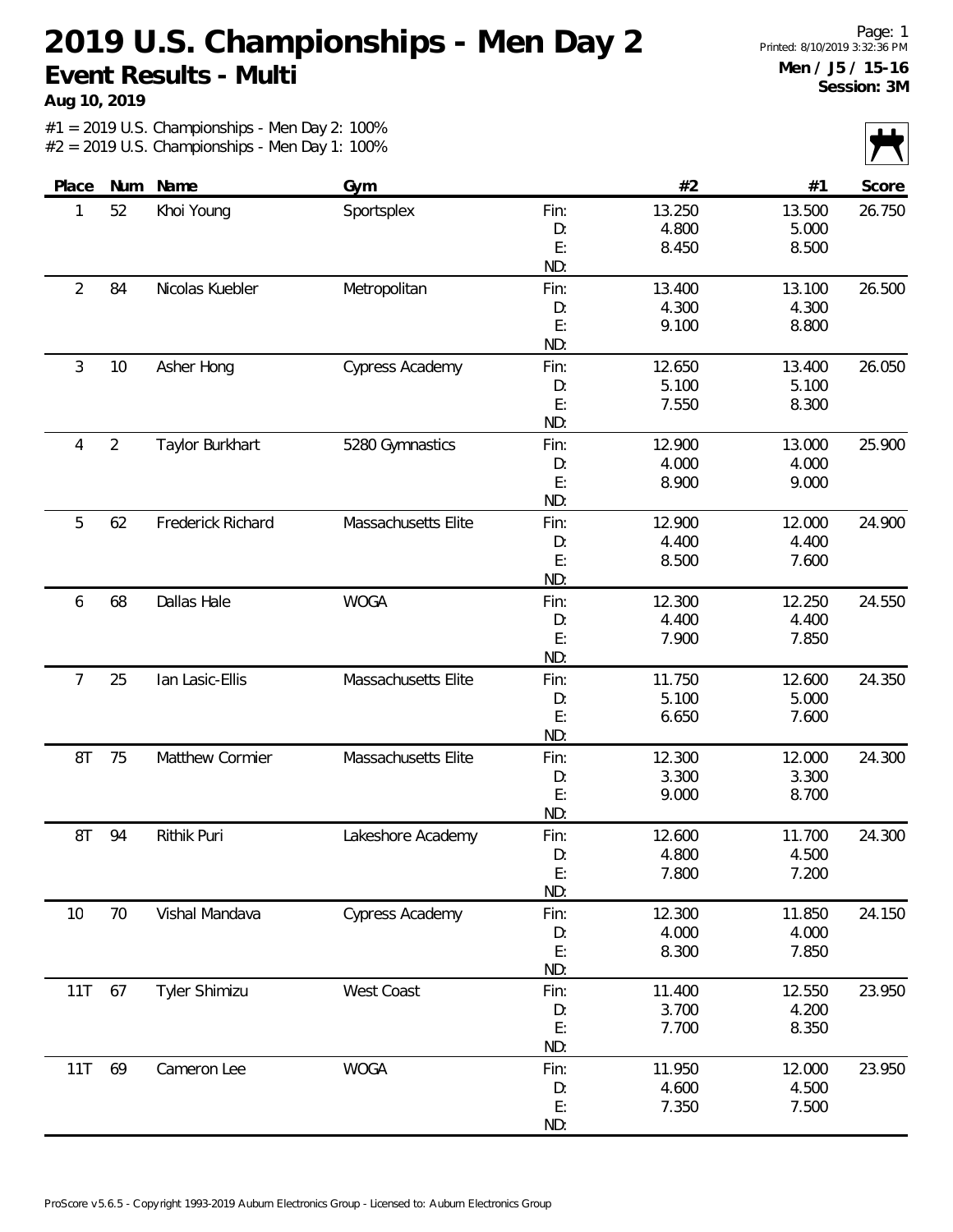**Aug 10, 2019**

|       |     |                      |                          |          |        |                | $\mathbf{v}$ |
|-------|-----|----------------------|--------------------------|----------|--------|----------------|--------------|
| Place | Num | Name                 | Gym                      |          | #2     | #1             | Score        |
| 13    | 63  | Zachary English      | Palmetto Gymnastics      | Fin:     | 12.100 | 11.800         | 23.900       |
|       |     |                      |                          | D:       | 3.200  | 3.200          |              |
|       |     |                      |                          | E:       | 8.900  | 8.600          |              |
|       |     |                      |                          | ND:      |        |                |              |
| 14    | 12  | Isaiah Drake         | Gym Olympica             | Fin:     | 11.350 | 12.500         | 23.850       |
|       |     |                      |                          | D:       | 4.400  | 4.400          |              |
|       |     |                      |                          | E:       | 6.950  | 8.100          |              |
|       |     |                      |                          | ND:      |        |                |              |
| 15    | 65  | Nicholas Tarca       | <b>Premier Athletics</b> | Fin:     | 11.500 | 12.300         | 23.800       |
|       |     |                      |                          | D:       | 4.700  | 4.100          |              |
|       |     |                      |                          | E:       | 6.800  | 8.200          |              |
|       |     |                      |                          | ND:      |        |                |              |
| 16    | 57  | Oliver Zavel         | Crenshaw Athl Club       | Fin:     | 11.850 | 11.850         | 23.700       |
|       |     |                      |                          | D:       | 4.100  | 4.100          |              |
|       |     |                      |                          | E:       | 7.750  | 7.750          |              |
|       |     |                      |                          | ND:      |        |                |              |
| 17    | 31  | Landen Blixt         | Infinity Gym Acad        | Fin:     | 11.250 | 12.350         | 23.600       |
|       |     |                      |                          | D:       | 3.800  | 3.800          |              |
|       |     |                      |                          | E:       | 7.450  | 8.550          |              |
|       |     |                      |                          | ND:      |        |                |              |
| 18    | 79  | Noah Giordano        | 5280 Gymnastics          | Fin:     | 11.850 | 11.700         | 23.550       |
|       |     |                      |                          | D:       | 3.800  | 3.800          |              |
|       |     |                      |                          | E:       | 8.050  | 7.900          |              |
|       |     |                      |                          | ND:      |        |                |              |
| 19    | 78  | Maximilian Olinger   | <b>Buffalo Grove</b>     | Fin:     | 11.300 | 11.900         | 23.200       |
|       |     |                      |                          | D:       | 3.900  | 3.900          |              |
|       |     |                      |                          | E:       | 7.400  | 8.000          |              |
|       |     |                      |                          | ND:      |        |                |              |
| 20    | 82  | Michael Artlip       | Houston Gym Center       | Fin:     | 11.400 | 11.550         | 22.950       |
|       |     |                      |                          | D:       | 4.200  | 4.200          |              |
|       |     |                      |                          | E:       | 7.200  | 7.350          |              |
|       |     |                      |                          | ND:      |        |                |              |
| 21    | 35  | Luke McFarland       | Daggett's                | Fin:     | 11.200 | 11.600         | 22.800       |
|       |     |                      |                          | D:<br>E: | 4.200  | 4.200<br>7.400 |              |
|       |     |                      |                          | ND:      | 7.000  |                |              |
| 22    | 74  | Aleksandr Kuzmenchuk | Paragon Gymnastics       | Fin:     | 10.650 | 12.100         | 22.750       |
|       |     |                      |                          | D:       | 4.200  | 4.200          |              |
|       |     |                      |                          | E:       | 6.450  | 7.900          |              |
|       |     |                      |                          | ND:      |        |                |              |
| 23    | 97  | Zachary Tiderman     | <b>OMEGA Gymnastics</b>  | Fin:     | 10.400 | 10.950         | 21.350       |
|       |     |                      |                          | D:       | 3.900  | 4.200          |              |
|       |     |                      |                          | E:       | 6.500  | 6.750          |              |
|       |     |                      |                          | ND:      |        |                |              |
| 24    | 93  | Brandon Nguyen       | Elevate Gymnastics       | Fin:     | 10.150 | 10.700         | 20.850       |
|       |     |                      |                          | D:       | 4.100  | 4.100          |              |
|       |     |                      |                          | E:       | 6.050  | 6.600          |              |
|       |     |                      |                          | ND:      |        |                |              |
|       |     |                      |                          |          |        |                |              |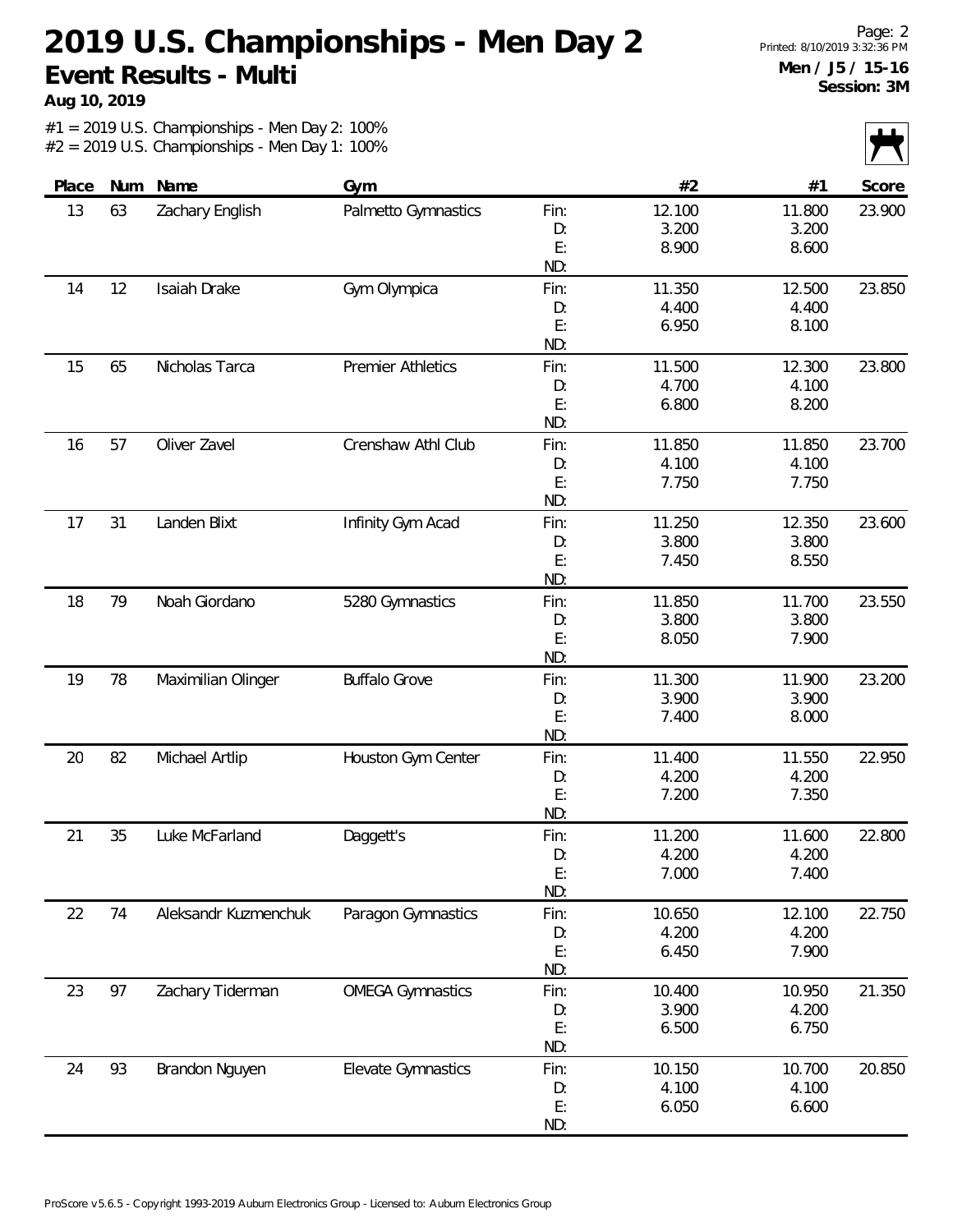**Aug 10, 2019**

 $\lambda$ 

| Num<br>Name<br>#2<br>Place<br>Gym<br>#1<br>12<br>Isaiah Drake<br>Gym Olympica<br>Fin:<br>13.400<br>13.700<br>1<br>4.400<br>4.400<br>D:<br>E:<br>9.000<br>9.300<br>ND:<br>$\overline{2}$<br>25<br>lan Lasic-Ellis<br>Massachusetts Elite<br>Fin:<br>13.000<br>13.100<br>4.200<br>4.200<br>D:<br>E:<br>8.800<br>8.900<br>ND: | Score<br>27.100 |
|----------------------------------------------------------------------------------------------------------------------------------------------------------------------------------------------------------------------------------------------------------------------------------------------------------------------------|-----------------|
|                                                                                                                                                                                                                                                                                                                            |                 |
|                                                                                                                                                                                                                                                                                                                            |                 |
|                                                                                                                                                                                                                                                                                                                            |                 |
|                                                                                                                                                                                                                                                                                                                            |                 |
|                                                                                                                                                                                                                                                                                                                            |                 |
|                                                                                                                                                                                                                                                                                                                            | 26.100          |
|                                                                                                                                                                                                                                                                                                                            |                 |
|                                                                                                                                                                                                                                                                                                                            |                 |
|                                                                                                                                                                                                                                                                                                                            |                 |
| 3<br>Noah Giordano<br>79<br>5280 Gymnastics<br>12.900<br>13.100<br>Fin:                                                                                                                                                                                                                                                    | 26.000          |
| 4.400<br>4.400<br>D:                                                                                                                                                                                                                                                                                                       |                 |
| E:<br>8.500<br>8.700                                                                                                                                                                                                                                                                                                       |                 |
| ND:                                                                                                                                                                                                                                                                                                                        |                 |
| $10$<br>12.900<br>4T<br>Asher Hong<br>Cypress Academy<br>Fin:<br>12.800                                                                                                                                                                                                                                                    | 25.700          |
| 4.400<br>4.400<br>D:                                                                                                                                                                                                                                                                                                       |                 |
| E:<br>8.500<br>8.400                                                                                                                                                                                                                                                                                                       |                 |
| ND:                                                                                                                                                                                                                                                                                                                        |                 |
| 4T<br>93<br>Elevate Gymnastics<br>12.750<br>Brandon Nguyen<br>Fin:<br>12.950                                                                                                                                                                                                                                               | 25.700          |
| 4.400<br>4.400<br>D:                                                                                                                                                                                                                                                                                                       |                 |
| E:<br>8.350<br>8.550                                                                                                                                                                                                                                                                                                       |                 |
| ND:                                                                                                                                                                                                                                                                                                                        |                 |
| 97<br><b>OMEGA Gymnastics</b><br>Zachary Tiderman<br>Fin:<br>12.650<br>12.900<br>6                                                                                                                                                                                                                                         | 25.550          |
| 4.200<br>4.200<br>D:                                                                                                                                                                                                                                                                                                       |                 |
| E:<br>8.450<br>8.700                                                                                                                                                                                                                                                                                                       |                 |
| ND:                                                                                                                                                                                                                                                                                                                        |                 |
| 7<br>Matthew Cormier<br>Massachusetts Elite<br>12.650<br>75<br>12.850<br>Fin:                                                                                                                                                                                                                                              | 25.500          |
| 4.200<br>4.200<br>D:                                                                                                                                                                                                                                                                                                       |                 |
| E:<br>8.450<br>8.650                                                                                                                                                                                                                                                                                                       |                 |
| ND:                                                                                                                                                                                                                                                                                                                        |                 |
| $\overline{2}$<br>8<br>Taylor Burkhart<br>5280 Gymnastics<br>Fin:<br>12.700<br>12.700                                                                                                                                                                                                                                      | 25.400          |
| 4.200<br>4.500<br>D:                                                                                                                                                                                                                                                                                                       |                 |
| E:<br>8.500<br>8.200                                                                                                                                                                                                                                                                                                       |                 |
| ND:                                                                                                                                                                                                                                                                                                                        |                 |
| 12.650<br>Nicolas Kuebler<br>12.600<br>9<br>84<br>Metropolitan<br>Fin:                                                                                                                                                                                                                                                     | 25.250          |
| 4.200<br>4.200<br>D:                                                                                                                                                                                                                                                                                                       |                 |
| E:<br>8.400<br>8.450                                                                                                                                                                                                                                                                                                       |                 |
| ND:                                                                                                                                                                                                                                                                                                                        |                 |
| Paragon Gymnastics<br>74<br>Aleksandr Kuzmenchuk<br>Fin:<br>12.400<br>12.350<br>10                                                                                                                                                                                                                                         | 24.750          |
| 3.900<br>3.900<br>D:                                                                                                                                                                                                                                                                                                       |                 |
| E:<br>8.500<br>8.450                                                                                                                                                                                                                                                                                                       |                 |
| ND:                                                                                                                                                                                                                                                                                                                        |                 |
| 52<br>Khoi Young<br>Sportsplex<br>12.450<br>11<br>Fin:<br>12.200                                                                                                                                                                                                                                                           | 24.650          |
| 4.400<br>4.400<br>D:                                                                                                                                                                                                                                                                                                       |                 |
| E:<br>8.050<br>7.800                                                                                                                                                                                                                                                                                                       |                 |
| ND:                                                                                                                                                                                                                                                                                                                        |                 |
| 94<br>Rithik Puri<br>Lakeshore Academy<br>12.050<br>12<br>Fin:<br>12.350                                                                                                                                                                                                                                                   | 24.400          |
| 4.100<br>4.100<br>D:                                                                                                                                                                                                                                                                                                       |                 |
| E:<br>7.950<br>8.250                                                                                                                                                                                                                                                                                                       |                 |
| ND:                                                                                                                                                                                                                                                                                                                        |                 |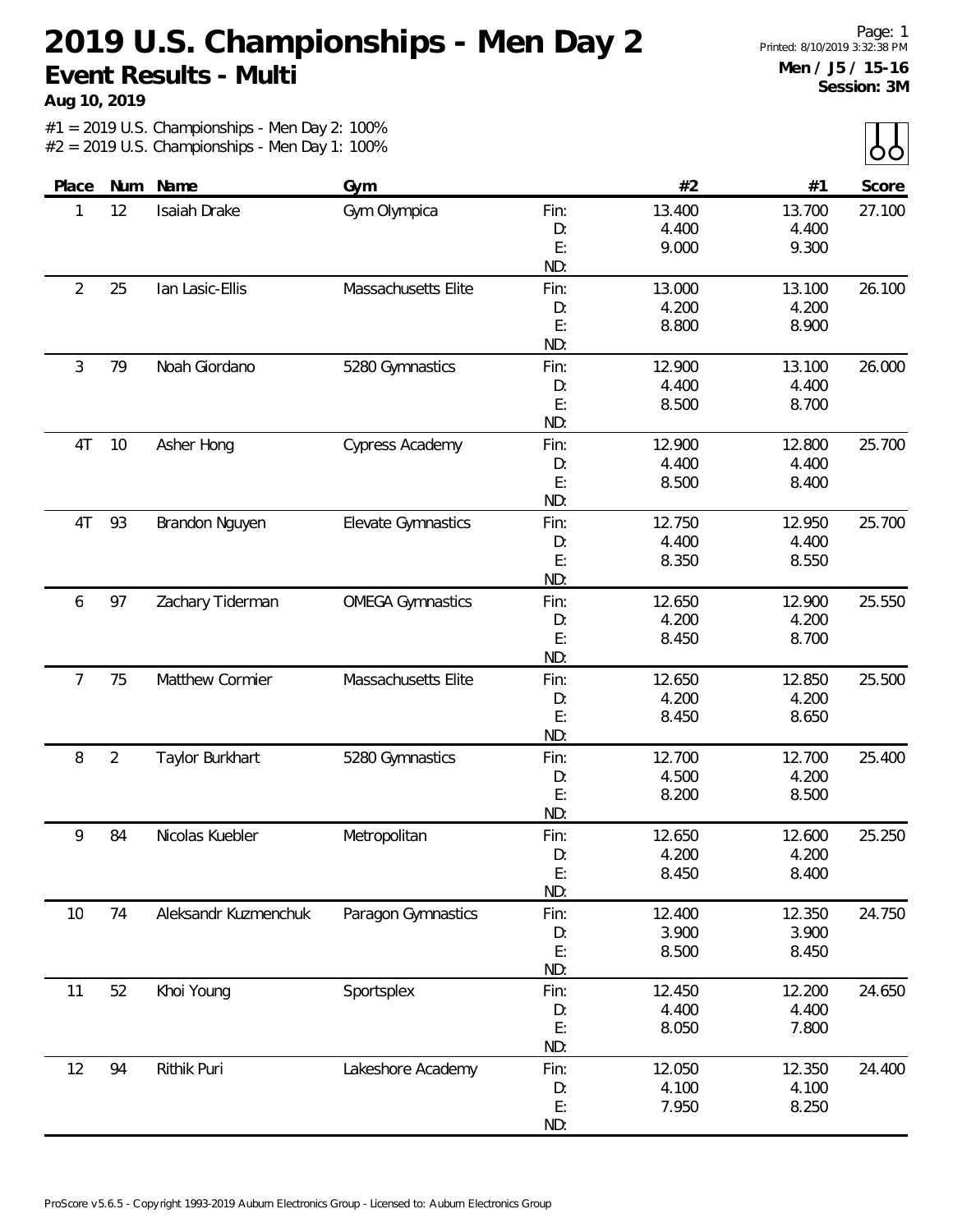**Aug 10, 2019**

 $\lambda$ 

|            |     |                    |                          |      |        |          | $\sim$ $\sim$ |
|------------|-----|--------------------|--------------------------|------|--------|----------|---------------|
| Place      | Num | Name               | Gym                      |      | #2     | #1       | Score         |
| 13         | 78  | Maximilian Olinger | <b>Buffalo Grove</b>     | Fin: | 11.800 | 12.250   | 24.050        |
|            |     |                    |                          | D:   | 4.200  | 4.200    |               |
|            |     |                    |                          | E:   | 7.600  | 8.050    |               |
|            |     |                    |                          | ND:  |        |          |               |
| 14T        | 67  | Tyler Shimizu      | West Coast               | Fin: | 11.650 | 12.350   | 24.000        |
|            |     |                    |                          | D:   | 3.700  | 3.800    |               |
|            |     |                    |                          | E:   | 7.950  | 8.550    |               |
|            |     |                    |                          | ND:  |        |          |               |
| 14T        | 69  | Cameron Lee        | <b>WOGA</b>              | Fin: | 11.650 | 12.350   | 24.000        |
|            |     |                    |                          | D:   | 3.500  | 4.300    |               |
|            |     |                    |                          | E:   | 8.150  | 8.050    |               |
|            |     |                    |                          | ND:  |        |          |               |
| 16         | 62  | Frederick Richard  | Massachusetts Elite      | Fin: | 11.700 | 12.100   | 23.800        |
|            |     |                    |                          | D:   | 4.100  | 4.200    |               |
|            |     |                    |                          | E:   | 7.600  | 7.900    |               |
|            |     |                    |                          | ND:  |        |          |               |
| 17         | 31  | Landen Blixt       | Infinity Gym Acad        | Fin: | 11.400 | 12.300   | 23.700        |
|            |     |                    |                          | D:   | 4.100  | 4.100    |               |
|            |     |                    |                          | E:   | 7.300  | 8.200    |               |
|            |     |                    |                          | ND:  |        |          |               |
| <b>18T</b> | 35  | Luke McFarland     | Daggett's                | Fin: | 11.600 | 12.050   | 23.650        |
|            |     |                    |                          | D:   | 3.700  | 3.700    |               |
|            |     |                    |                          | E:   | 7.900  | 8.350    |               |
|            |     |                    |                          | ND:  |        |          |               |
| <b>18T</b> | 68  | Dallas Hale        | <b>WOGA</b>              | Fin: | 11.650 | 12.000   | 23.650        |
|            |     |                    |                          | D:   | 4.200  | 4.200    |               |
|            |     |                    |                          | E:   | 7.450  | 7.800    |               |
|            |     |                    |                          | ND:  |        |          |               |
| 20         | 57  | Oliver Zavel       | Crenshaw Athl Club       | Fin: | 11.200 | 12.300   | 23.500        |
|            |     |                    |                          | D:   | 3.200  | 4.000    |               |
|            |     |                    |                          | E:   | 8.000  | 8.300    |               |
|            |     |                    |                          | ND:  |        |          |               |
| 21         | 70  | Vishal Mandava     | Cypress Academy          | Fin: | 11.200 | 12.050   | 23.250        |
|            |     |                    |                          | D:   | 3.500  | 4.100    |               |
|            |     |                    |                          | E:   | 7.700  | 7.950    |               |
|            |     |                    |                          | ND:  |        |          |               |
| 22         | 82  | Michael Artlip     | Houston Gym Center       | Fin: | 10.900 | 12.150   | 23.050        |
|            |     |                    |                          | D:   | 3.400  | 4.100    |               |
|            |     |                    |                          | E:   | 7.500  | 8.050    |               |
|            |     |                    |                          | ND:  |        |          |               |
| 23         | 65  | Nicholas Tarca     | <b>Premier Athletics</b> | Fin: | 9.500  | 11.300   | 20.800        |
|            |     |                    |                          | D:   | 3.500  | 4.100    |               |
|            |     |                    |                          | E:   | 6.000  | 7.500    |               |
|            |     |                    |                          | ND:  |        | $-0.300$ |               |
| 24         | 63  | Zachary English    | Palmetto Gymnastics      | Fin: | 11.150 | 9.500    | 20.650        |
|            |     |                    |                          | D:   | 4.100  | 3.100    |               |
|            |     |                    |                          | E:   | 7.050  | 6.400    |               |
|            |     |                    |                          | ND:  |        |          |               |
|            |     |                    |                          |      |        |          |               |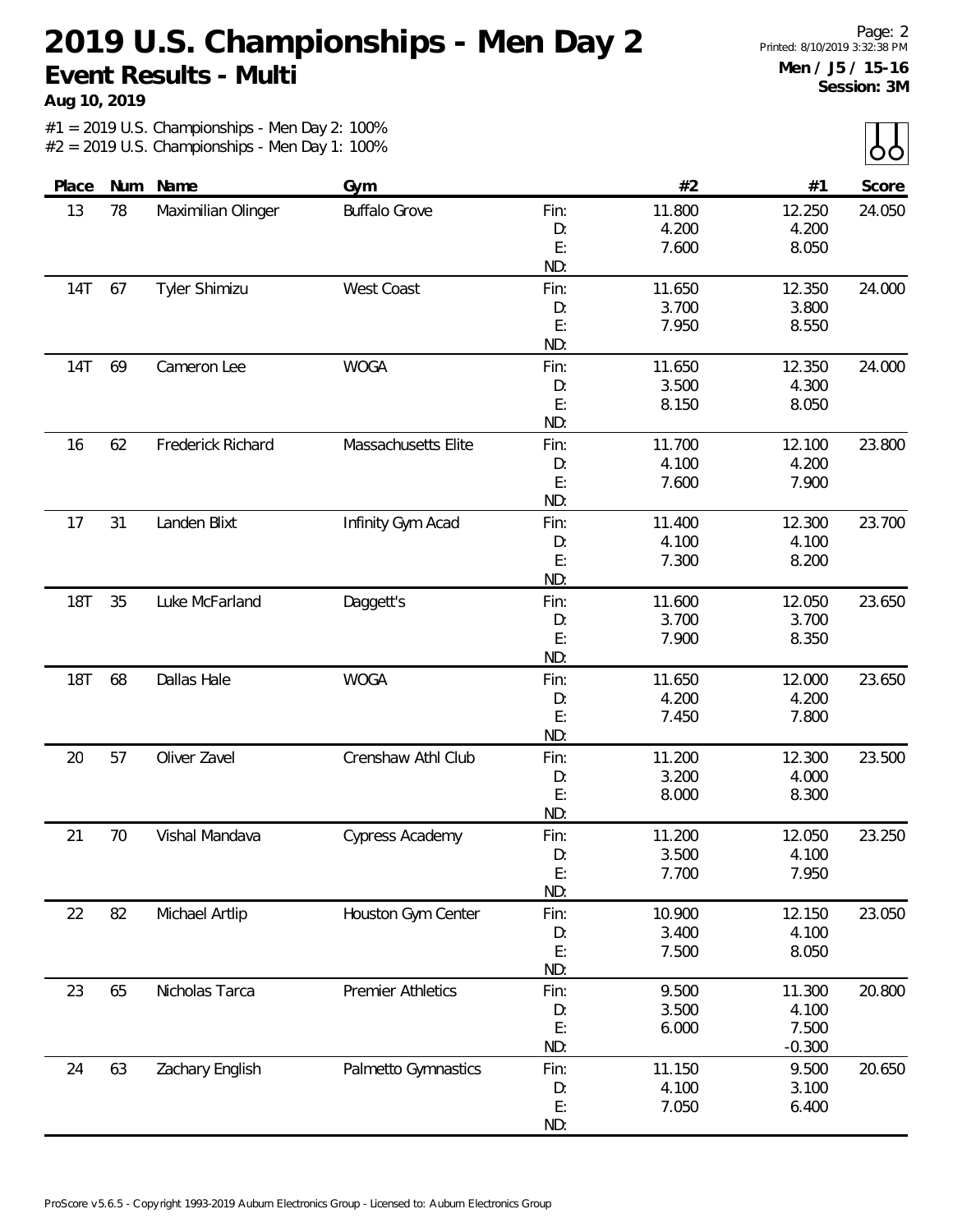**Aug 10, 2019**

 $\tau$ 

| Place<br>$\overline{2}$<br>1 | Num | Name             | Gym                     |      | #2          | #1          | Score  |
|------------------------------|-----|------------------|-------------------------|------|-------------|-------------|--------|
|                              |     |                  |                         |      |             |             |        |
|                              |     | Taylor Burkhart  | 5280 Gymnastics         | Fin: | 14.200      | 14.400      | 28.600 |
|                              |     |                  |                         | D:   | 5.200/0.000 | 5.200/0.000 |        |
|                              |     |                  |                         | E:   | 9.000/0.000 | 9.200/0.000 |        |
|                              |     |                  |                         | ND:  |             |             |        |
| 2                            | 93  | Brandon Nguyen   | Elevate Gymnastics      | Fin: | 14.450      | 14.100      | 28.550 |
|                              |     |                  |                         | D:   | 5.200/0.000 | 5.200/0.000 |        |
|                              |     |                  |                         | E:   | 9.250/0.000 | 9.000/0.000 |        |
|                              |     |                  |                         | ND:  |             | $-0.100/$   |        |
| 3                            | 97  | Zachary Tiderman | <b>OMEGA Gymnastics</b> | Fin: | 14.000      | 14.200      | 28.200 |
|                              |     |                  |                         | D:   | 4.800/0.000 | 4.800/0.000 |        |
|                              |     |                  |                         | E:   | 9.200/0.000 | 9.400/0.000 |        |
|                              |     |                  |                         | ND:  |             |             |        |
| 82<br>4                      |     | Michael Artlip   | Houston Gym Center      | Fin: | 14.150      | 14.000      | 28.150 |
|                              |     |                  |                         | D:   | 4.800/0.000 | 4.800/0.000 |        |
|                              |     |                  |                         | E:   | 9.350/0.000 | 9.200/0.000 |        |
|                              |     |                  |                         | ND:  |             |             |        |
| 5<br>12                      |     | Isaiah Drake     | Gym Olympica            | Fin: | 14.200      | 13.900      | 28.100 |
|                              |     |                  |                         | D:   | 5.200/0.000 | 5.200/0.000 |        |
|                              |     |                  |                         | E:   | 9.000/0.000 | 8.800/0.000 |        |
|                              |     |                  |                         | ND:  |             | $-0.100/$   |        |
| 6                            | 52  | Khoi Young       | Sportsplex              | Fin: | 14.150      | 13.800      | 27.950 |
|                              |     |                  |                         | D:   | 5.200/0.000 | 5.200/0.000 |        |
|                              |     |                  |                         | E:   | 9.250/0.000 | 8.900/0.000 |        |
|                              |     |                  |                         | ND:  | $-0.300/$   | $-0.300/$   |        |
| 7T                           | 10  | Asher Hong       | Cypress Academy         | Fin: | 13.600      | 13.950      | 27.550 |
|                              |     |                  |                         | D:   | 4.800/0.000 | 4.800/0.000 |        |
|                              |     |                  |                         | E:   | 8.800/0.000 | 9.150/0.000 |        |
|                              |     |                  |                         | ND:  |             |             |        |
| 7T                           | 75  | Matthew Cormier  | Massachusetts Elite     | Fin: | 14.450      | 13.100      | 27.550 |
|                              |     |                  |                         | D:   | 5.200/0.000 | 5.200/0.000 |        |
|                              |     |                  |                         | E:   | 9.250/0.000 | 8.200/0.000 |        |
|                              |     |                  |                         | ND:  |             | $-0.300/$   |        |
| 9                            | 79  | Noah Giordano    | 5280 Gymnastics         | Fin: | 13.700      | 13.750      | 27.450 |
|                              |     |                  |                         | D:   | 4.800/0.000 | 4.800/0.000 |        |
|                              |     |                  |                         | E:   | 8.900/0.000 | 8.950/0.000 |        |
|                              |     |                  |                         | ND:  |             |             |        |
| 10                           | 84  | Nicolas Kuebler  | Metropolitan            | Fin: | 13.650      | 13.650      | 27.300 |
|                              |     |                  |                         | D:   | 4.800/0.000 | 4.800/0.000 |        |
|                              |     |                  |                         | E:   | 8.950/0.000 | 8.950/0.000 |        |
|                              |     |                  |                         | ND:  | $-0.100/$   | $-0.100/$   |        |
| 11                           | 94  | Rithik Puri      | Lakeshore Academy       | Fin: | 13.600      | 13.600      | 27.200 |
|                              |     |                  |                         | D:   | 4.800/0.000 | 4.800/0.000 |        |
|                              |     |                  |                         | E:   | 8.800/0.000 | 8.800/0.000 |        |
|                              |     |                  |                         | ND:  |             |             |        |
| 12                           | 57  | Oliver Zavel     | Crenshaw Athl Club      | Fin: | 13.700      | 13.400      | 27.100 |
|                              |     |                  |                         | D:   | 4.800/0.000 | 4.800/0.000 |        |
|                              |     |                  |                         | E:   | 8.900/0.000 | 8.700/0.000 |        |
|                              |     |                  |                         | ND:  |             | $-0.100/$   |        |
|                              |     |                  |                         |      |             |             |        |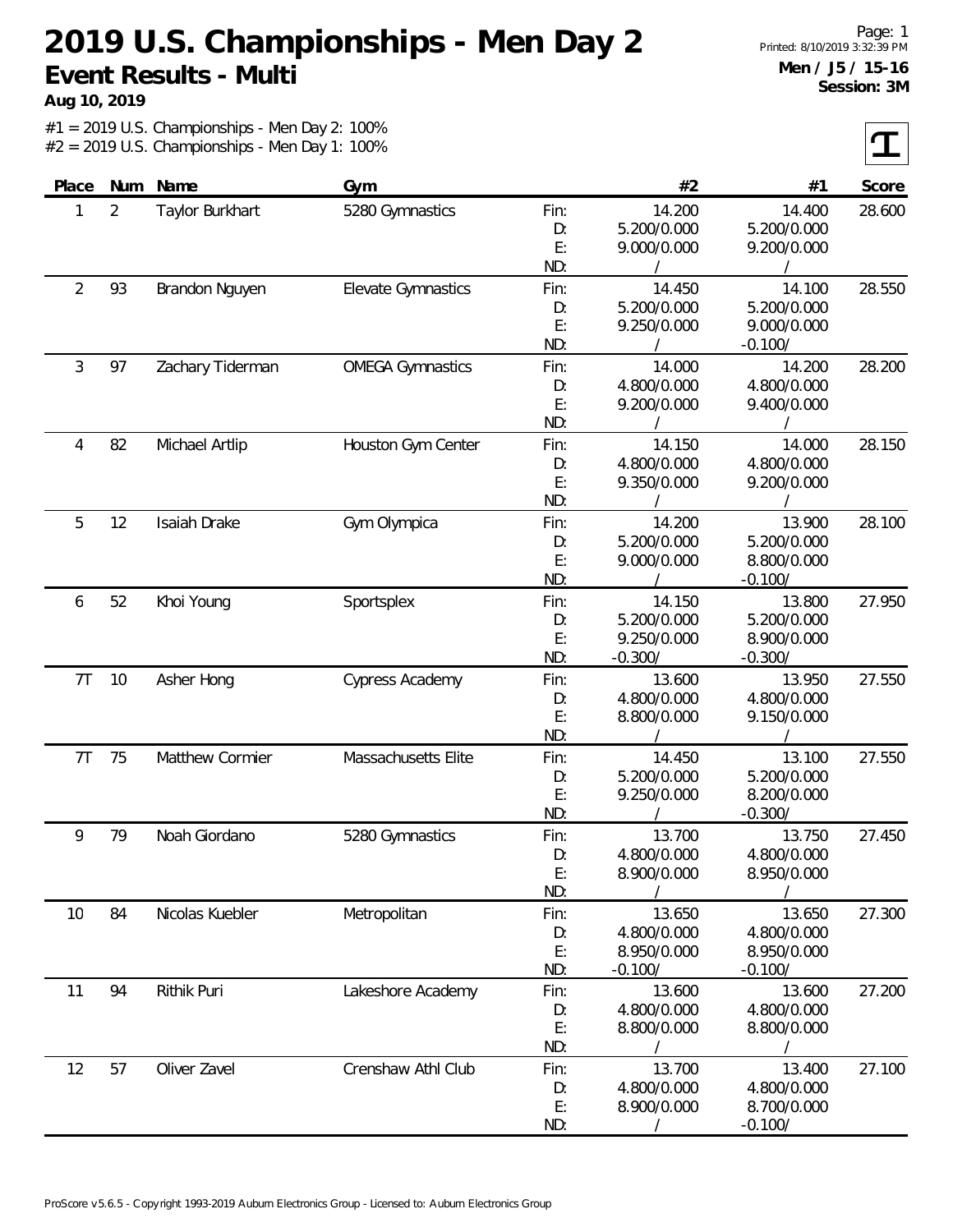**Aug 10, 2019**

 $\tau$ 

| Place    | Num               | Name                 | Gym                      |             | #2          | #1          | Score  |
|----------|-------------------|----------------------|--------------------------|-------------|-------------|-------------|--------|
| 13       | 31                | Landen Blixt         | Infinity Gym Acad        | Fin:        | 13.600      | 13.400      | 27.000 |
|          |                   |                      |                          | D:          | 4.400/0.000 | 4.400/0.000 |        |
|          |                   |                      |                          | E:          | 9.200/0.000 | 9.100/0.000 |        |
|          |                   |                      |                          | ND:         |             | $-0.100/$   |        |
| 14       | 35                | Luke McFarland       | Daggett's                | Fin:        | 13.350      | 13.450      | 26.800 |
|          |                   |                      |                          | D:          | 4.400/0.000 | 4.400/0.000 |        |
|          |                   |                      |                          | E:          | 8.950/0.000 | 9.050/0.000 |        |
|          |                   |                      |                          | ND:         |             |             |        |
| 15       | 25                | lan Lasic-Ellis      | Massachusetts Elite      | Fin:        | 13.000      | 13.300      | 26.300 |
|          |                   |                      |                          | D:          | 4.800/0.000 | 4.800/0.000 |        |
|          |                   |                      |                          | E:          | 8.500/0.000 | 8.600/0.000 |        |
|          |                   |                      |                          | ND:         | $-0.300/$   | $-0.100/$   |        |
| 16       | 69                | Cameron Lee          | <b>WOGA</b>              | Fin:        | 12.350      | 13.450      | 25.800 |
|          |                   |                      |                          | D:          | 4.000/0.000 | 4.800/0.000 |        |
|          |                   |                      |                          | E:          | 8.450/0.000 | 8.650/0.000 |        |
|          |                   |                      |                          | ND:         | $-0.100/$   |             |        |
| 17       | 63                | Zachary English      | Palmetto Gymnastics      | Fin:        | 12.950      | 12.600      | 25.550 |
|          |                   |                      |                          | D:          | 4.000/0.000 | 4.000/0.000 |        |
|          |                   |                      | E:                       | 8.950/0.000 | 8.700/0.000 |             |        |
|          |                   |                      |                          | ND:         |             | $-0.100/$   |        |
| 62<br>18 | Frederick Richard | Massachusetts Elite  | Fin:                     | 12.650      | 12.850      | 25.500      |        |
|          |                   |                      |                          | D:          | 4.400/0.000 | 4.400/0.000 |        |
|          |                   |                      |                          | E:          | 8.550/0.000 | 8.550/0.000 |        |
|          |                   |                      |                          | ND:         | $-0.300/$   | $-0.100/$   |        |
| 19       | 70                | Vishal Mandava       | Cypress Academy          | Fin:        | 12.850      | 12.600      | 25.450 |
|          |                   |                      |                          | D:          | 4.000/0.000 | 4.000/0.000 |        |
|          |                   |                      |                          | E:          | 8.850/0.000 | 8.700/0.000 |        |
|          |                   |                      |                          | ND:         |             | $-0.100/$   |        |
| 20T      | 78                | Maximilian Olinger   | <b>Buffalo Grove</b>     | Fin:        | 12.800      | 12.600      | 25.400 |
|          |                   |                      |                          | D:          | 4.000/0.000 | 4.000/0.000 |        |
|          |                   |                      |                          | E:          | 8.800/0.000 | 8.600/0.000 |        |
|          |                   |                      |                          | ND:         |             |             |        |
| 20T      | 74                | Aleksandr Kuzmenchuk | Paragon Gymnastics       | Fin:        | 12.750      | 12.650      | 25.400 |
|          |                   |                      |                          | D:          | 4.000/0.000 | 4.000/0.000 |        |
|          |                   |                      |                          | E:          | 8.750/0.000 | 8.650/0.000 |        |
|          |                   |                      |                          | ND:         |             |             |        |
| 22       | 68                | Dallas Hale          | <b>WOGA</b>              | Fin:        | 12.800      | 12.550      | 25.350 |
|          |                   |                      |                          | D:          | 4.000/0.000 | 4.800/0.000 |        |
|          |                   |                      |                          | E:          | 8.800/0.000 | 8.050/0.000 |        |
|          |                   |                      |                          | ND:         |             | $-0.300/$   |        |
| 23       | 65                | Nicholas Tarca       | <b>Premier Athletics</b> | Fin:        | 12.650      | 12.550      | 25.200 |
|          |                   |                      |                          | D:          | 4.000/0.000 | 4.000/0.000 |        |
|          |                   |                      |                          | E:          | 8.750/0.000 | 8.650/0.000 |        |
|          |                   |                      |                          | ND:         | $-0.100/$   | $-0.100/$   |        |
| 24       | 67                | Tyler Shimizu        | West Coast               | Fin:        | 12.450      | 12.450      | 24.900 |
|          |                   |                      |                          | D:          | 4.000/0.000 | 4.000/0.000 |        |
|          |                   |                      |                          | E:          | 8.550/0.000 | 8.550/0.000 |        |
|          |                   |                      |                          | ND:         | $-0.100/$   | $-0.100/$   |        |
|          |                   |                      |                          |             |             |             |        |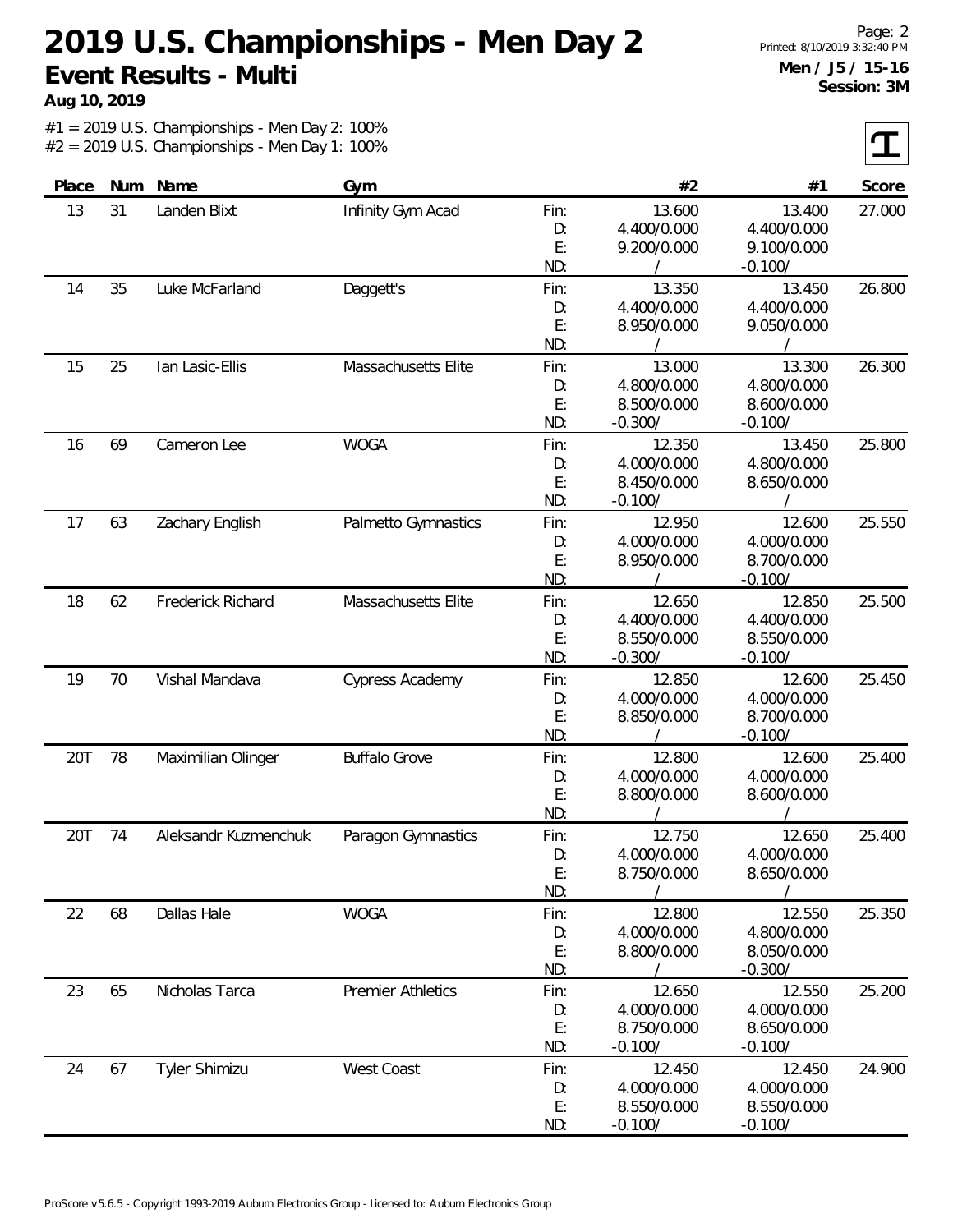**Aug 10, 2019**

 $\overline{\mathbf{H}}$ 

|                |                |                    |                      |          |                 |                | an any |
|----------------|----------------|--------------------|----------------------|----------|-----------------|----------------|--------|
| Place          | Num            | Name               | Gym                  |          | #2              | #1             | Score  |
| 1              | $\overline{2}$ | Taylor Burkhart    | 5280 Gymnastics      | Fin:     | 13.500          | 13.550         | 27.050 |
|                |                |                    |                      | D:       | 4.800           | 4.800          |        |
|                |                |                    |                      | E:       | 8.700           | 8.750          |        |
|                |                |                    |                      | ND:      |                 |                |        |
| $\overline{2}$ | 10             | Asher Hong         | Cypress Academy      | Fin:     | 13.250          | 13.500         | 26.750 |
|                |                |                    |                      | D:       | 4.600           | 4.600          |        |
|                |                |                    |                      | E:       | 8.650           | 8.900          |        |
|                |                |                    |                      | ND:      |                 |                |        |
| 3              | 52             | Khoi Young         | Sportsplex           | Fin:     | 13.350          | 13.350         | 26.700 |
|                |                |                    |                      | D:       | 4.400           | 4.400          |        |
|                |                |                    |                      | E:       | 8.950           | 8.950          |        |
|                |                |                    |                      | ND:      |                 |                |        |
| 4T             | 12             | Isaiah Drake       | Gym Olympica         | Fin:     | 13.250          | 13.250         | 26.500 |
|                |                |                    |                      | D:       | 4.300           | 4.300          |        |
|                |                |                    |                      | E:       | 8.950           | 8.950          |        |
|                |                |                    |                      | ND:      |                 |                |        |
| 4T             | 62             | Frederick Richard  | Massachusetts Elite  | Fin:     | 13.500          | 13.000         | 26.500 |
|                |                |                    |                      | D:       | 4.400           | 4.300          |        |
|                |                |                    |                      | E:       | 9.100           | 8.700          |        |
|                |                |                    |                      | ND:      |                 |                |        |
| 6T             | 75             | Matthew Cormier    | Massachusetts Elite  | Fin:     | 13.100          | 13.100         | 26.200 |
|                |                |                    |                      | D:       | 3.900           | 3.900          |        |
|                |                |                    |                      | E:       | 9.200           | 9.200          |        |
|                |                |                    |                      | ND:      |                 |                |        |
| 6T             | 84             | Nicolas Kuebler    | Metropolitan         | Fin:     | 13.200          | 13.000         | 26.200 |
|                |                |                    |                      | D:       | 4.000           | 4.000          |        |
|                |                |                    |                      | E:       | 9.200           | 9.000          |        |
|                |                |                    |                      | ND:      |                 |                |        |
| 8              | 25             | lan Lasic-Ellis    | Massachusetts Elite  | Fin:     | 13.050<br>4.600 | 13.100         | 26.150 |
|                |                |                    |                      | D:<br>E: | 8.450           | 4.400<br>8.700 |        |
|                |                |                    |                      | ND:      |                 |                |        |
| 9              | 94             | Rithik Puri        | Lakeshore Academy    | Fin:     | 12.750          | 12.450         | 25.200 |
|                |                |                    |                      | D:       | 3.900           | 3.700          |        |
|                |                |                    |                      | E:       | 8.850           | 8.750          |        |
|                |                |                    |                      | ND:      |                 |                |        |
| 10             | 70             | Vishal Mandava     | Cypress Academy      | Fin:     | 12.250          | 12.550         | 24.800 |
|                |                |                    |                      | D:       | 4.200           | 4.200          |        |
|                |                |                    |                      | E:       | 8.050           | 8.350          |        |
|                |                |                    |                      | ND:      |                 |                |        |
| 11             | 78             | Maximilian Olinger | <b>Buffalo Grove</b> | Fin:     | 12.250          | 12.500         | 24.750 |
|                |                |                    |                      | D:       | 3.900           | 3.900          |        |
|                |                |                    |                      | E:       | 8.350           | 8.600          |        |
|                |                |                    |                      | ND:      |                 |                |        |
| 12             | 69             | Cameron Lee        | <b>WOGA</b>          | Fin:     | 12.000          | 12.650         | 24.650 |
|                |                |                    |                      | D:       | 4.200           | 4.200          |        |
|                |                |                    |                      | E:       | 7.800           | 8.450          |        |
|                |                |                    |                      |          |                 |                |        |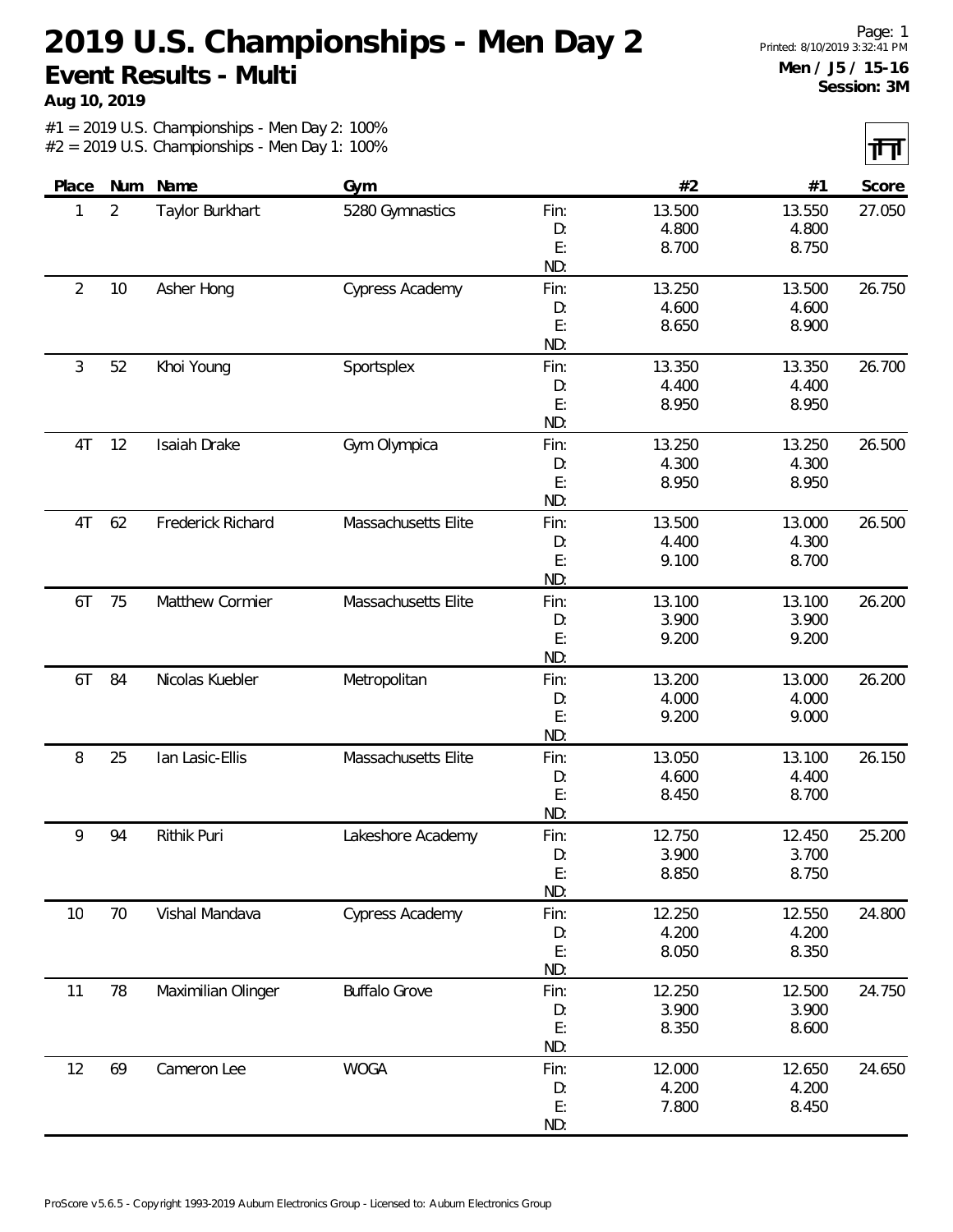**Aug 10, 2019**

 $\overline{\mathbf{H}}$ 

|       |     |                      |                          |            |                 |                 | .      |
|-------|-----|----------------------|--------------------------|------------|-----------------|-----------------|--------|
| Place | Num | Name                 | Gym                      |            | #2              | #1              | Score  |
| 13    | 79  | Noah Giordano        | 5280 Gymnastics          | Fin:       | 13.050          | 11.500          | 24.550 |
|       |     |                      |                          | D:         | 4.000           | 3.700           |        |
|       |     |                      |                          | E:         | 9.050           | 7.800           |        |
|       |     |                      |                          | ND:        |                 |                 |        |
| 14    | 97  | Zachary Tiderman     | <b>OMEGA Gymnastics</b>  | Fin:       | 11.400          | 12.550          | 23.950 |
|       |     |                      |                          | D:         | 4.000           | 4.000           |        |
|       |     |                      |                          | E:         | 7.400           | 8.550           |        |
|       |     |                      |                          | ND:        |                 |                 |        |
| 15    | 74  | Aleksandr Kuzmenchuk | Paragon Gymnastics       | Fin:       | 12.350          | 11.450          | 23.800 |
|       |     |                      |                          | D:         | 4.200           | 4.200           |        |
|       |     |                      |                          | E:         | 8.150           | 7.550           |        |
|       |     |                      |                          | ND:        |                 | $-0.300$        |        |
| 16    | 93  | Brandon Nguyen       | Elevate Gymnastics       | Fin:       | 10.950          | 12.750          | 23.700 |
|       |     |                      |                          | D:         | 3.900           | 4.200           |        |
|       |     |                      |                          | E:<br>ND:  | 7.050           | 8.550           |        |
|       |     |                      |                          |            |                 |                 |        |
| 17    | 82  | Michael Artlip       | Houston Gym Center       | Fin:       | 11.500<br>3.900 | 12.100<br>3.900 | 23.600 |
|       |     |                      |                          | D:<br>E:   | 7.600           | 8.200           |        |
|       |     |                      |                          | ND:        |                 |                 |        |
| 18    | 35  | Luke McFarland       | Daggett's                | Fin:       | 11.450          | 12.050          | 23.500 |
|       |     |                      |                          | D:         | 4.500           | 4.500           |        |
|       |     |                      |                          | E:         | 6.950           | 7.550           |        |
|       |     |                      |                          | ND:        |                 |                 |        |
| 19    | 68  | Dallas Hale          | <b>WOGA</b>              | Fin:       | 11.200          | 12.200          | 23.400 |
|       |     |                      |                          | D:         | 4.300           | 4.300           |        |
|       |     |                      |                          | E:         | 6.900           | 7.900           |        |
|       |     |                      |                          | ND:        |                 |                 |        |
| 20    | 63  | Zachary English      | Palmetto Gymnastics      | Fin:       | 11.250          | 11.850          | 23.100 |
|       |     |                      |                          | D:         | 3.600           | 4.100           |        |
|       |     |                      |                          | E:         | 7.650           | 7.750           |        |
|       |     |                      |                          | ND:        |                 |                 |        |
| 21    | 31  | Landen Blixt         | Infinity Gym Acad        | Fin:       | 11.300          | 11.750          | 23.050 |
|       |     |                      |                          | D:         | 3.700           | 3.800           |        |
|       |     |                      |                          | E:         | 7.600           | 7.950           |        |
|       |     |                      |                          | ND:        |                 |                 |        |
| 22    | 65  | Nicholas Tarca       | <b>Premier Athletics</b> | Fin:       | 10.950          | 12.050          | 23.000 |
|       |     |                      |                          | D:         | 3.900           | 4.200           |        |
|       |     |                      |                          | E:<br>ND:  | 7.050           | 7.850           |        |
| 23    | 67  | Tyler Shimizu        | West Coast               |            | 11.400          | 11.350          | 22.750 |
|       |     |                      |                          | Fin:<br>D: | 4.200           | 3.900           |        |
|       |     |                      |                          | E:         | 7.200           | 7.450           |        |
|       |     |                      |                          | ND:        |                 |                 |        |
| 24    | 57  | Oliver Zavel         | Crenshaw Athl Club       | Fin:       | 11.100          | 10.850          | 21.950 |
|       |     |                      |                          | D:         | 4.400           | 4.400           |        |
|       |     |                      |                          | E:         | 6.700           | 6.450           |        |
|       |     |                      |                          | ND:        |                 |                 |        |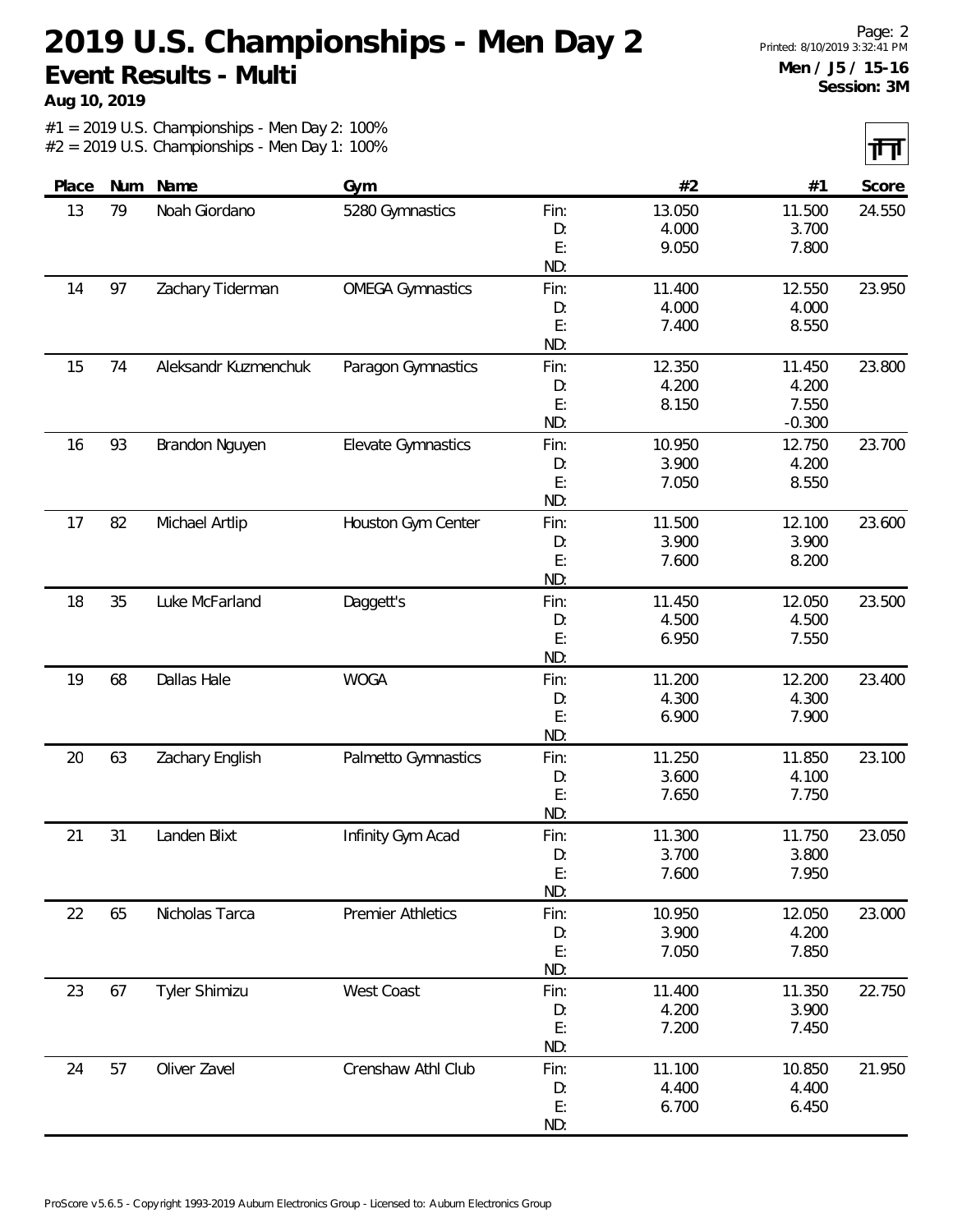**Aug 10, 2019**

 $\sqrt{}$ 

| Score  | #1     | #2     |      | Gym                    | Name                 | Num            | Place      |
|--------|--------|--------|------|------------------------|----------------------|----------------|------------|
| 26.200 | 13.050 | 13.150 | Fin: | Metropolitan           | Nicolas Kuebler      | 84             | 1          |
|        | 3.700  | 3.700  | D:   |                        |                      |                |            |
|        | 9.350  | 9.450  | E:   |                        |                      |                |            |
|        |        |        | ND:  |                        |                      |                |            |
| 26.050 | 13.000 | 13.050 | Fin: | Gym Olympica           | Isaiah Drake         | 12             | $\sqrt{2}$ |
|        | 4.100  | 4.100  | D:   |                        |                      |                |            |
|        | 8.900  | 8.950  | E:   |                        |                      |                |            |
|        |        |        | ND:  |                        |                      |                |            |
| 25.900 | 12.900 | 13.000 | Fin: | 5280 Gymnastics        | Taylor Burkhart      | $\overline{2}$ | 3          |
|        | 4.700  | 4.700  | D:   |                        |                      |                |            |
|        | 8.200  | 8.300  | E:   |                        |                      |                |            |
|        |        |        | ND:  |                        |                      |                |            |
| 25.500 | 12.950 | 12.550 | Fin: | Massachusetts Elite    | Frederick Richard    | 62             | 4          |
|        | 4.000  | 4.000  | D:   |                        |                      |                |            |
|        | 8.950  | 8.550  | E:   |                        |                      |                |            |
|        |        |        | ND:  |                        |                      |                |            |
| 25.250 | 12.600 | 12.650 | Fin: | <b>Cypress Academy</b> | Asher Hong           | 10             | 5          |
|        | 4.000  | 4.000  | D:   |                        |                      |                |            |
|        | 8.600  | 8.650  | E:   |                        |                      |                |            |
|        |        |        | ND:  |                        |                      |                |            |
| 25.150 | 12.800 | 12.350 | Fin: | Massachusetts Elite    | Matthew Cormier      | 75             | 6          |
|        | 4.000  | 4.000  | D:   |                        |                      |                |            |
|        | 8.800  | 8.350  | E:   |                        |                      |                |            |
|        |        |        | ND:  |                        |                      |                |            |
| 24.700 | 12.600 | 12.100 | Fin: | Massachusetts Elite    | lan Lasic-Ellis      | 25             | 7          |
|        | 3.800  | 3.800  | D:   |                        |                      |                |            |
|        | 8.800  | 8.300  | E:   |                        |                      |                |            |
|        |        |        | ND:  |                        |                      |                |            |
| 24.600 | 12.500 | 12.100 | Fin: | Sportsplex             | Khoi Young           | 52             | 8          |
|        | 3.800  | 3.800  | D:   |                        |                      |                |            |
|        | 8.700  | 8.300  | E:   |                        |                      |                |            |
|        |        |        | ND:  |                        |                      |                |            |
| 24.300 | 12.150 | 12.150 | Fin: | Paragon Gymnastics     | Aleksandr Kuzmenchuk | 74             | 9          |
|        | 3.700  | 3.700  | D:   |                        |                      |                |            |
|        | 8.450  | 8.450  | E:   |                        |                      |                |            |
|        |        |        | ND:  |                        |                      |                |            |
| 24.150 | 12.350 | 11.800 | Fin: | Lakeshore Academy      | Rithik Puri          | 94             | 10         |
|        | 4.300  | 4.300  | D:   |                        |                      |                |            |
|        | 8.050  | 7.500  | E:   |                        |                      |                |            |
|        |        |        | ND:  |                        |                      |                |            |
| 24.100 | 12.100 | 12.000 | Fin: | West Coast             | Tyler Shimizu        | 67             | 11         |
|        | 3.800  | 3.800  | D:   |                        |                      |                |            |
|        | 8.300  | 8.200  | E:   |                        |                      |                |            |
|        |        |        | ND:  |                        |                      |                |            |
| 23.850 | 11.850 | 12.000 | Fin: | <b>Buffalo Grove</b>   | Maximilian Olinger   | 78             | 12         |
|        | 3.900  | 3.900  | D:   |                        |                      |                |            |
|        | 7.950  | 8.100  | E:   |                        |                      |                |            |
|        |        |        | ND:  |                        |                      |                |            |